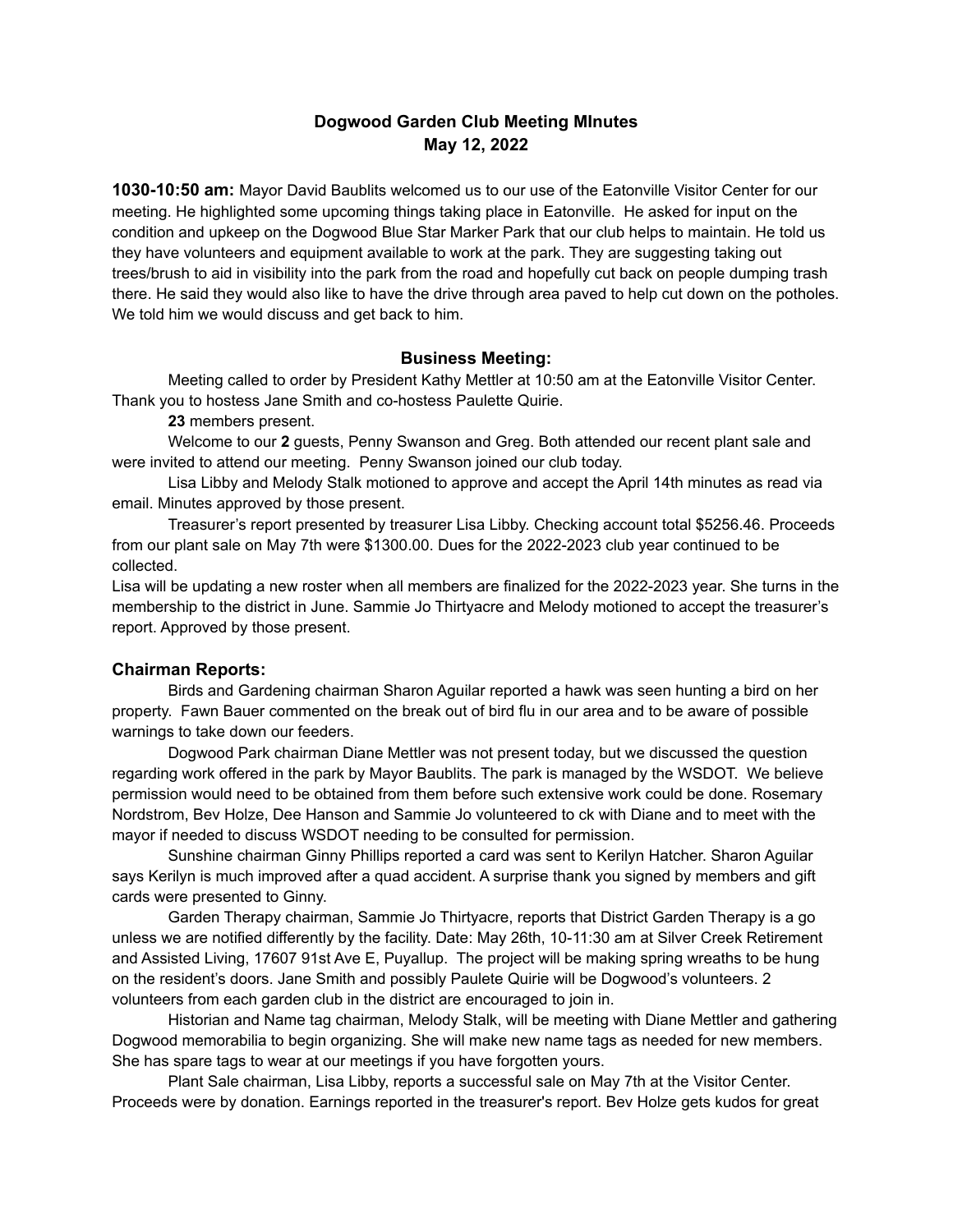labels for her plants. Thanks to everyone for plant contributions and helping at the sale. Lisa announced she is stepping down as plant sale chairman and turned over her supplies today.

Please continue reporting club news to our ECHO reporter, Crystal Dorsey.

### **Unfinished Business:**

No news on appointing a new club secretary.

Dee Hanson reported for the Christmas project committee led by Terry Van Eaton. They are still exploring options and consulting with what Eatonville is planning. Their idea of a festival of trees was discussed. The trees, suggested to be decorated by town businesses, could be displayed at the Visitor Center and auctioned off for a fundraiser for the food bank. It was suggested by Carolyn McKelvie to do a raffle of the trees, and Penny Swanson suggested a silent auction. The committee suggests we could serve cookies and cider to those touring the trees. An alternate idea was to make wreaths instead of trees. They will report more news at our next meeting.

### **New Business:**

This year is the 70th anniversary of Dogwood Garden Club. Kathy Mettler asked for ideas of ways to celebrate. Donna Rahier suggested decorating a float/trailer that we could ride in the 4th of July parade. We could maybe decorate hats to wear, give out flowers, etc. We would need a truck and trailer. Donna volunteered to be chairman for this project and Paulette volunteered to help.

Kathy Mettler reminded us Memorial Day is coming up. We have made small bouquets to be placed on veteran's graves at the cemetery in the past but because of Covid we have been unable to do this for a couple years. We decided we would do this again if maybe the Boy Scouts would be interested in helping to place the bouquets. Lisa will check with the scouts to see if they want to help us place bouquets. Sharon says we can meet at her "chicken house" to make about 120 bouquets. More details to follow soon.

Our district representative, president Kathy Mettler, reported on district news:

### **Metal Magic** taking place on May 14th.

**District Meeting** will be on May 24th at the Dryer Masonic Center, 306-134th St S, Tacoma. Horticulture entries for the flower show will be taken from 8:30-9:30 am. Meeting 10am, morning speaker and pm design presentation. See ECHO for more info. \$15 includes lunch, a flower show and programs. Pre-register with Lisa Libby or come and pay at the door. Sign up sheet passed.

**Bus trip** June 23rd. Need to sign up very soon by contacting Chris at 253-820-5907. Cost \$25. **Pierce County Fair,** August 11-14. Mary Bewley is in charge of youth entries on August 10th. Sign up sheet to help her out was passed. There will be other activities that will need volunteers, sign ups to come later.

**District scholarship fund -** you can apply for this for gardening projects. If you want to help on this project or to apply for this, contact Gail Harte, [56gailharte@gmail.com,](mailto:56gailharte@gmail.com) 253-777-8782.

- **\*\*** Raffle was held.
- **\*\*** Next meeting will be hosted by Melody Stalk, co-hosted by Lisa Libby on June 9th.
- **\*\*** Meeting adjourned at 12:20 pm.
- **\*\*** Lunch was served by our hostesses.

**\*\*** Program was presented on native plants by Dr. Linda Chaulker-Scott, Extension Horticulturist and Associate Professor, Puyallup Research & Extension Center, Washington State University.